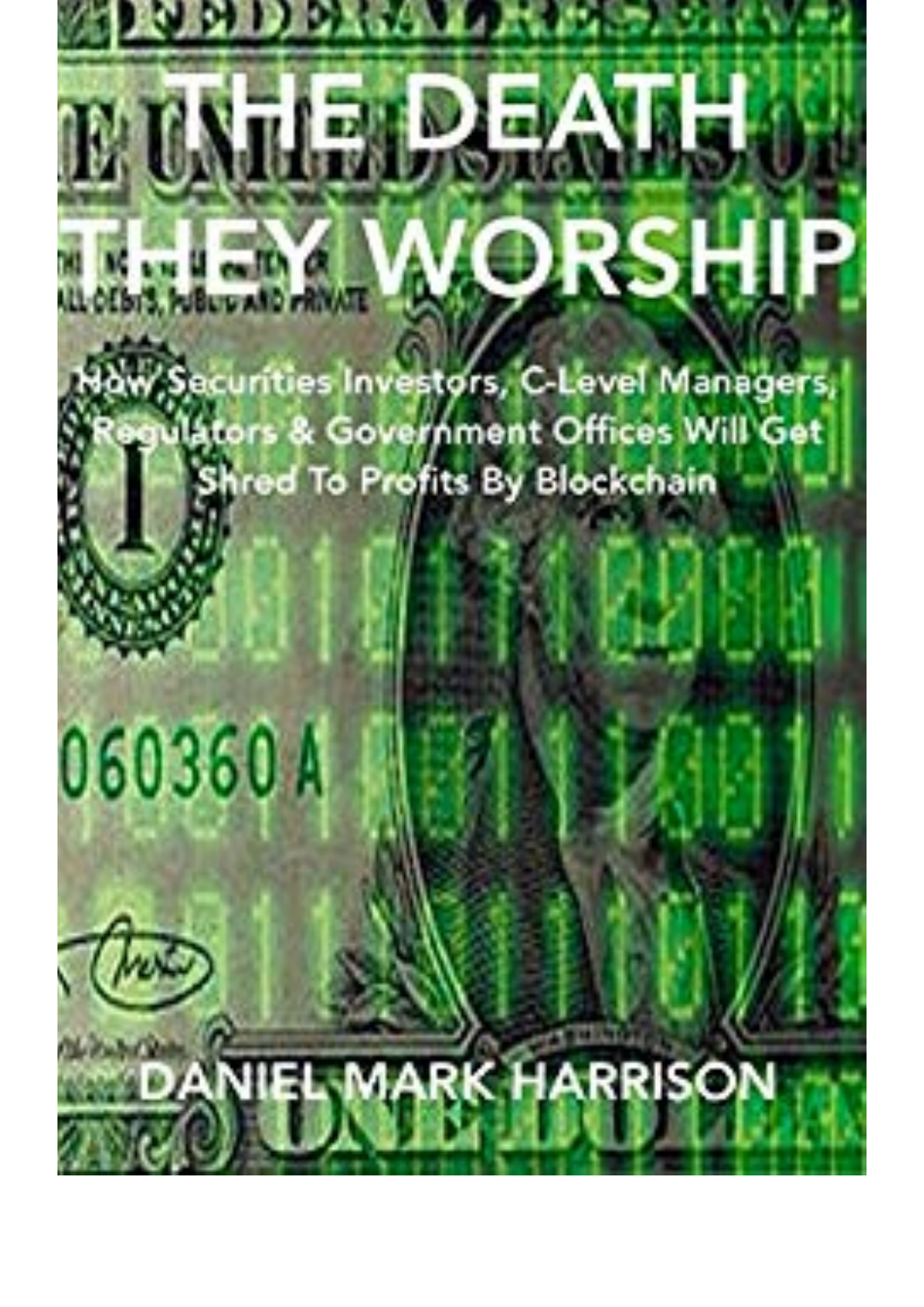*Daniel Mark Harrison*

**The Death They Worship: How Securities Investors, C-Level Managers, Regulators & Government Offices Will Get Shred To Profits By Blockchain (The Decentralisation Trilogy Book 3)**

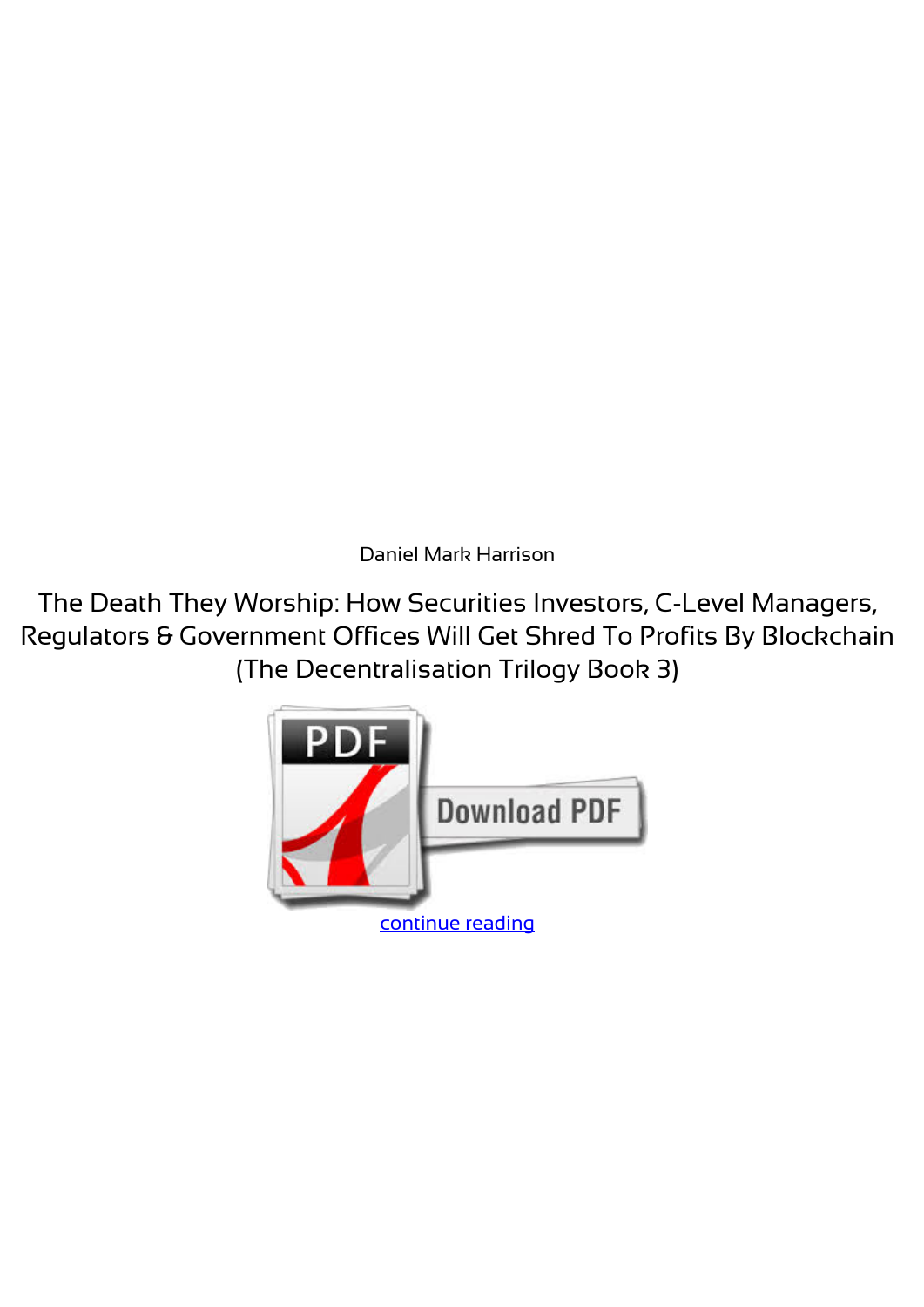In this final publication in The Decentralised Trilogy, Daniel Mark Harrison would go to where no one before has ever gone before in Blockchain - to the subterfuge of dirty government politics, multinational corporation malfeasance and the factories of South Asia where in fact the world's poorest are brutally exploited. In taking such a trip, he elicits through a revision of classical economics how cryptocurrencies that are able to change depends upon.



[continue reading](http://bit.ly/2Tge8Fv)

download The Death They Worship: How Securities Investors, C-Level Managers, Regulators & Government Offices Will Get Shred To Profits By Blockchain (The Decentralisation Trilogy Book